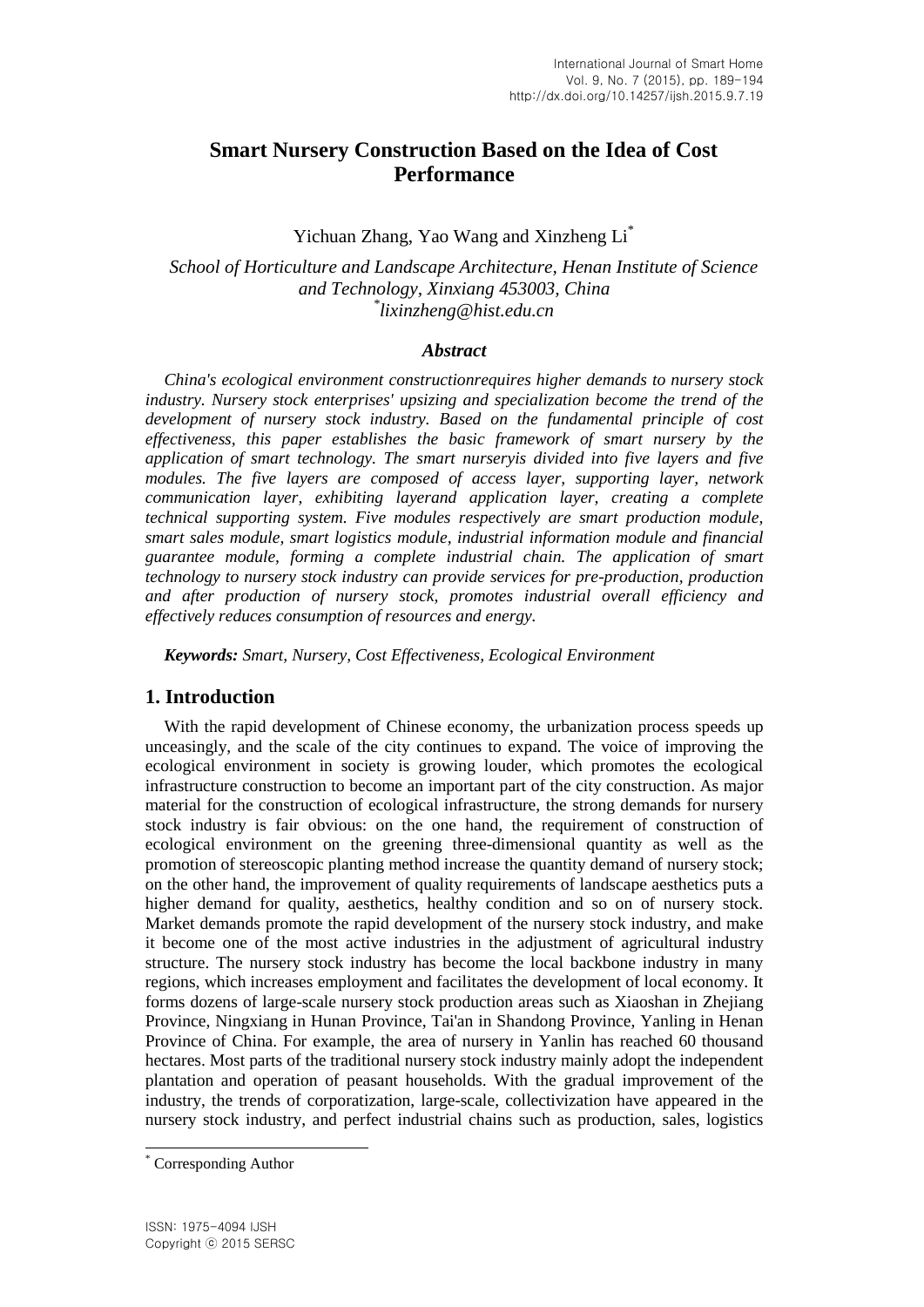and maintenance management have been gradually formed as well. Currently, the construction of urbanization in China is still developing at a fast pace and the prospect of nursery stock industry is still positive.

However, there also are many problems in the development of nursery stock industry. In production area: underdeveloped production technology results in the increase of production cost, meanwhile, the quality of parts of the nursery stocks is hard to meet the market demand; In sales field: due to the inflexibility of information, on one hand, the nursery stock from the producer turns up the unsalable phenomenon; on the other hand, the demand side can't gain the supply information of nursery stock; In logistics field: the obstructed load and transportation links of nursery stock lead to the increase of transportation cost of nursery stock; In industrial information field: minimal nurseryman or producer cannot get the demand trend of nursery stock from the market in time. It leads to the underdevelopment of variety and technology, which cannot cater to the demand of the market; In the nursery stock's financing field: small and medium-sized seedling producers hope to expand their scales of production, but they cannot take out a loan from banks. The collection of funds becomes the key factor to restrain their development. The development of information technology offers a solution to how to solve these problems.

Large-scale and specialization of nursery stock enterprises have become the trend of the development of nursery stock industry in the future. In order to promote the healthy development of nursery stock enterprises, it must improve the production efficiency of enterprises, lower the cost as well as increase profit, save resources and energy, improve the comprehensive competition strength of enterprises and build smart nursery. Since IBM enterprise proposed the concept of "Smart City" in 2010, the smart technology has been widely applied to each aspect of city construction, including smart city, smart transportation, smart community, smart scenic spot, etc. The level of public service has been improved through a series of smart services. The objective of this study is to explore the framework and technical means of wisdom nursery construction, so as to promote the healthy development of nursery stock industry.

# **2. Methods**

The application of smart technology to nursery stock industry makes information collection, information processing, and information supply automated and smart through Internet of things, cloud computing, mobile Internet and other technological applications to trigger the revolution of nursery stock production method and promote production efficiency. There is no doubt that the application of smart technology can increase a certain investment, but because of cost-benefit theory, it can achieve a greater income with less cost. Apart from increasing the economic benefit of enterprise, it can also make contribution to protecting public environment through energy saving and emission reduction, low carbon saving to reduce the consumption of resources and energy.

The application framework of the smart nursery is generally composed of 5 layers: access layer, supporting layer, network communication layer, exhibiting layer and application layer. The access layer includes the user terminal and the data collection terminal, which meets the use and collection demand of different places through the devices including mobile phone, computer, self-service terminal, all kinds of sensors and so on (Figure 1); The supporting layer includes data collection center and logical processing center of data, which handles, processes and classifies the data collected by a variety of sensors and terminal through the information system software; network communication layer is mainly responsible for the transmission of raw data and processed data; The exhibiting layer is composed of five functional modules, and these five modules respectively are assumed of production, logistics, sales, market information and financing functions, respectively, covering various aspects such as planting, sales, logistics, distribution of logistics, new products development, supply and demand intentions,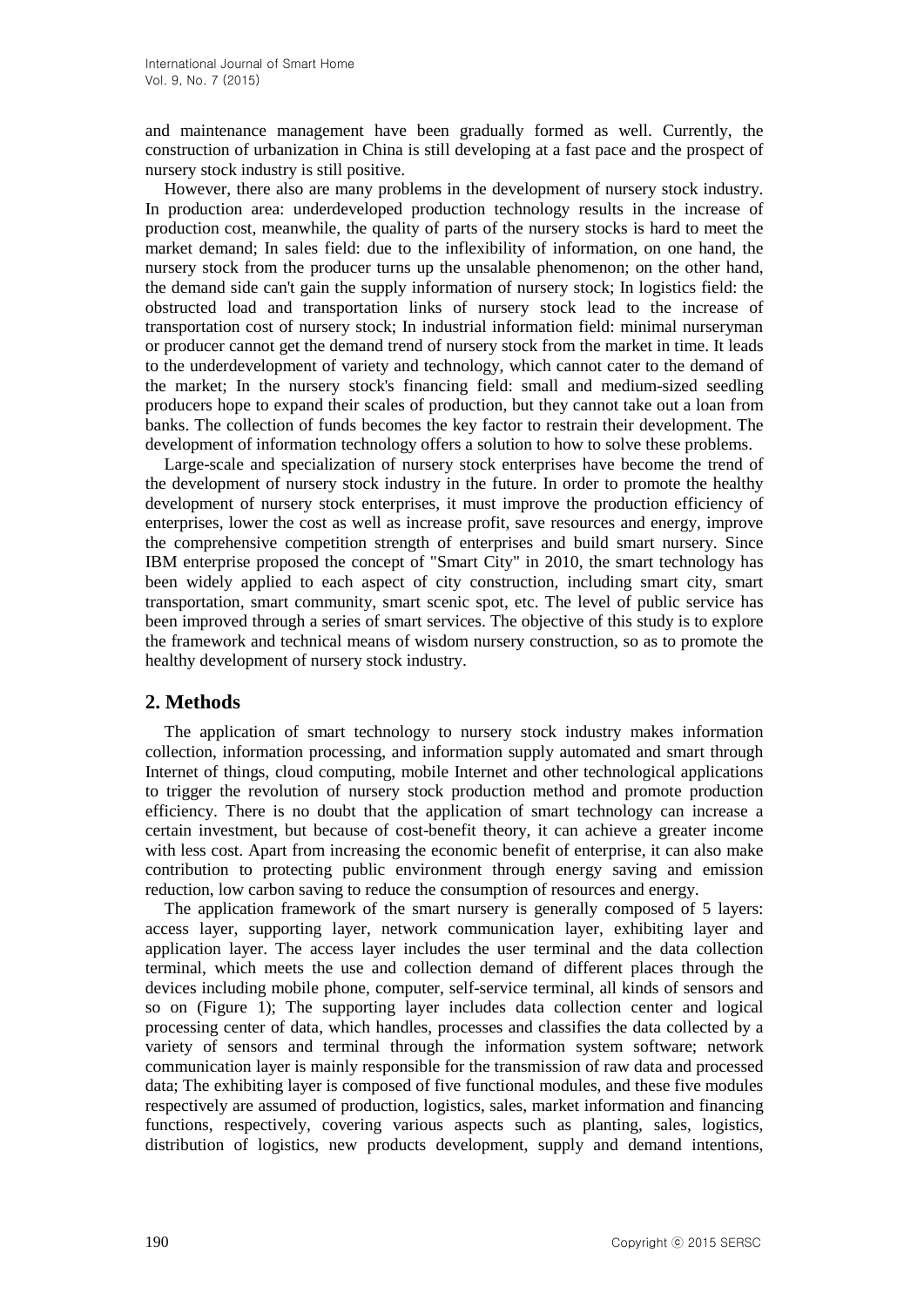sources of fund and so on of the nursery stock; application layer mainly refers to the types of the service objects, including technicians, directors, governments, suppliers, vendors, developers, nursery farmers, logistics operators, tourists, which meets the demands for different types of groups.



**Figure 1. The Construction Framework of Smart Nursery**

# **3. Result and Analysis**

The exhibiting layer is the core of the smart nursery construction. Each module consists of a number of the sub-modules (Table 1).

# **3.1. Smart Production Module**

| <b>Module</b>                       | Sub-module                   | <b>Contents</b>                                                                 |
|-------------------------------------|------------------------------|---------------------------------------------------------------------------------|
| <b>Smart</b>                        | Greenhouse production        | Soil environmental sensors, meteorological<br>sensors and soil nutrient sensors |
| production                          | Field production             |                                                                                 |
| module                              | Production control centers   |                                                                                 |
| Smart<br>sales module               | Tracking systems             | Identity information                                                            |
|                                     | <b>Exhibiting</b> systems    | Real-time status                                                                |
|                                     | Trading systems              | Order management and payment                                                    |
| Smart<br>logistics<br>module        | Reserve module               | Information and positioning<br>of<br>system<br>nursery                          |
|                                     | Distribution module          | Logistics distribution center                                                   |
|                                     | <b>Transportation module</b> | Vehicle navigation location system                                              |
| Industrial<br>information<br>module | Market module,               | Developmental trend                                                             |
|                                     | Scientific research module   | New variety, New technologies and New<br>equipment                              |
|                                     | Foreign industrial module    | Development trends abroad                                                       |
| The                                 | Financing module             | Development financing                                                           |
| financial<br>financing<br>module    | Guarantee module             | Project guarantee                                                               |

**Table 1. Sub-modules and Contents**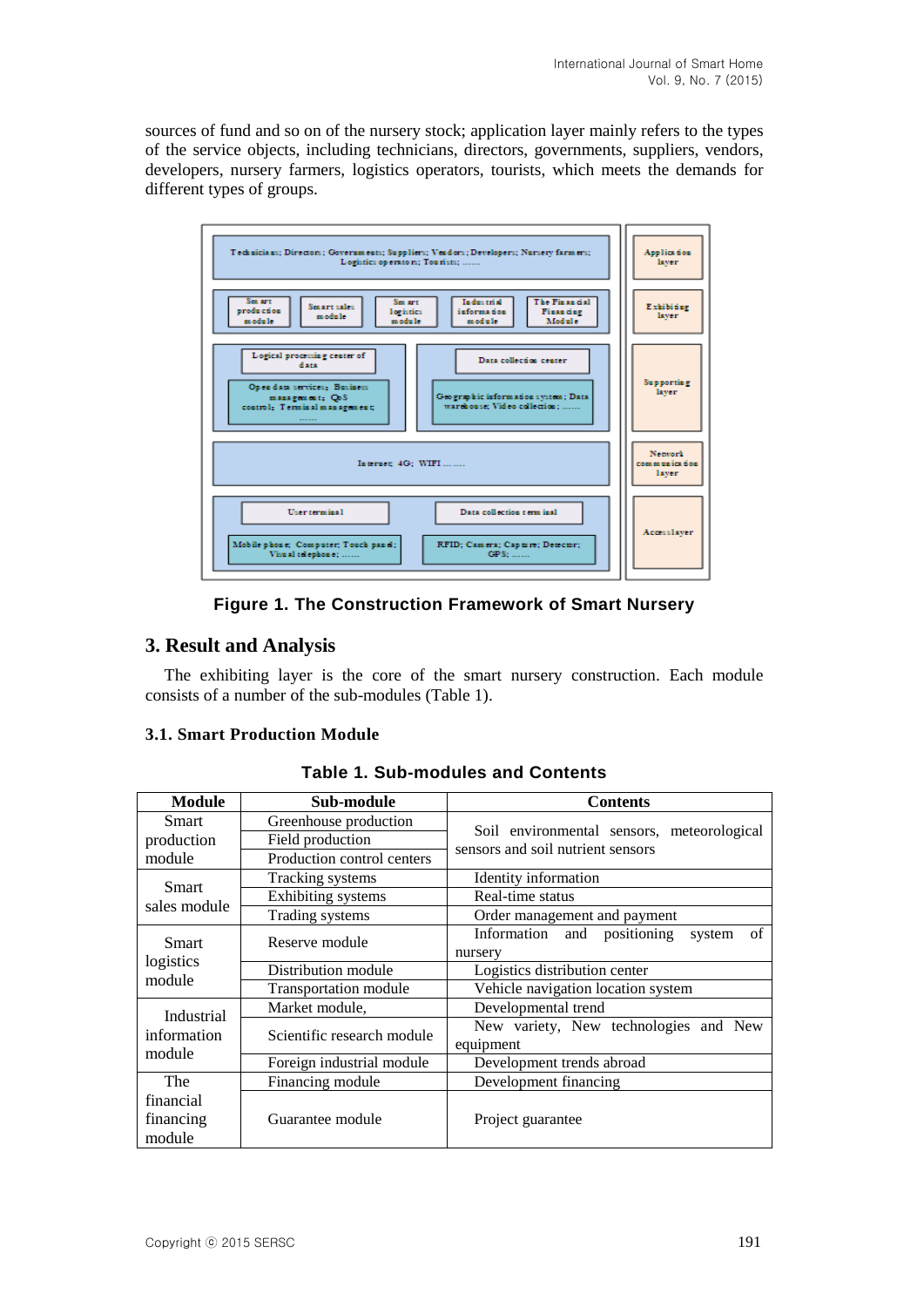Smart production module is formed by greenhouse production, field production and production control centers and other sub-modules. Soil environmental sensors, meteorological sensors and soil nutrient sensors arranged in the different production sites will transmit the ambient temperature, humidity and light intensity, soil temperature, soil moisture, soil nutrients and other parameters to the information management center. When the data is higher or lower than the set parameters, the system will automatically start the responding facilities and equipment to process. Besides, the instructions can also be operated by the executive staff. Partition, types, specifications and other information of nursery stock are usually transmitted through handheld terminator by the technicians, to the production control center, automatically forming distribution map with GPS positioning and realizing the dynamic management of nursery. Management center can also assign production tasks and update cultivation techniques through the system.

## **3.2. Smart Sales Module**

Smart sales module includes tracking systems, exhibiting systems and trading systems. Nursery stock tracking system: in order to facilitate the management of nursery stock, nursery stock is implemented tabbed management that puts the location, growing trend, watering, soil ball, pest status, and so on of each nursery by the sub-time way into data entry system, managers can make long-range and dynamic management; Nursery stock exhibiting system: a surveillance camera system is set in the nursery at a certain interval, so that the customer can view the growth condition of nursery stock online, which can provide support to their selections; trading system can perform online order business processing and guarantee the smooth running of transactions through the establishment of the payment system together with financial institutions.

## **3.3. Smart Logistics Module**

Smart logistics is the dynamic management of material data such as nursery stock in the changes of space and time. Therefore, smart logistics management mainly refers to the management of the space information and attribute information of nursery stock. Use RFID technology, infrared induction, laser scanning and other sensor technology through the smart terminal to acquire the all kinds of attribute information of nursery stock commodity. Then transmit the information to smart data center through communication method for concentrated statistics, analysis, management, sharing and use, which afford decision support for nursery stock logistics management.

Smart logistics module includes reserve module, distribution module and transportation module. Reserve module organizes the sources of nursery stock mainly according to the orders from sales module; the distribution module dispatches nursery stock reasonably according to the time required to reach the destination, in order to achieve the goal of economic savings; the transportation module guides the transportation of nursery stock through technologies such as cargo tracking and positioning and smart transportation to achieve the goal of higher economic efficiency.

## **3.4. Industrial Information Module**

Industrial information module is aimed at providing the publishing platform for industrial information, including market module, scientific research module, foreign industrial module, *etc*. Market module includes all the information which divided into three levels: macroscopy, mescopy and microscopy, in nursery stock industry. Macroscopic aspects mainly refer to the national macroeconomic policy, city development plan, *etc.*; mesoscopic aspects mainly refer to the regional or city-scale nursery information; microscopic aspects mainly refer to the nursery information of production enterprises or customers, *etc.*; the scientific research module mainly includes the introduction and presentation of new varieties, new technologies, new equipment, etc.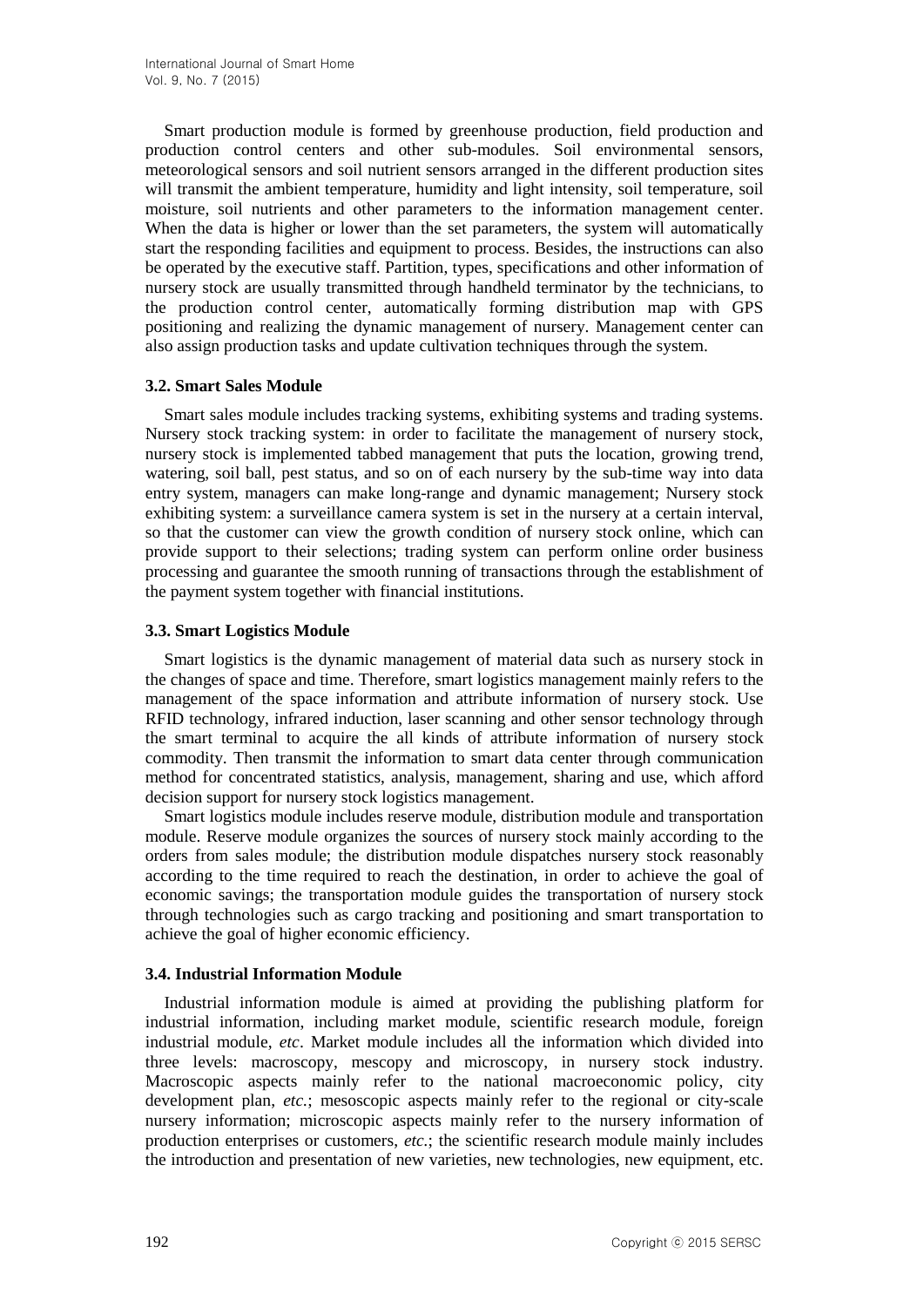in the nursery industry; the foreign industrial module mainly introduces the advanced foreign experience of the development of nursery stock industry.

#### **3.5. Financial Financing Module**

Financing module mainly includes the two big modules of financing and guarantee. Financing module is mainly used for expanding production of the enterprises. For example, when its capacity is insufficient, the smooth implementation of the project can be guaranteed through investing small and medium sized nursery stock enterprises; investment guarantee module mainly solves the problem of lack of short-term capital. When nursery stock enterprises haven't enough fund to contract work, purchase nursery stock and build high-tech production facility of nursery stock, they can get the fund that they need through the guarantee of nursery stock, for it has a complicated procedure and takes a long time to get a loan from bank. Large-scale nursery stock enterprises can set up the bonding company, which makes reasonable investment guarantee after evaluating the strength, reputation, social influence and so on of the guaranteed enterprises, so as to further promote the healthy development of nursery stock industry.

#### **4. Conclusion**

Chinese nursery stock industry enters a rapid development stage, and cost-effectiveness principle is an important idea of realizing sustainable development of the industry. The smart nursery has become an important way to realize the cost-effectiveness goal. This paper constructs the basic framework of the smart nursery. The smart nursery is divided into five layers and five modules. The five layers consist of access layer, supporting layer, network communication layer, exhibiting layer, application layer, which forms a complete technology supporting system. Five modules respectively are smart production module, smart sales module, smart logistics module, industrial information module and financing guarantee module respectively, which forms an integrated industrial chain. Through The application of smart technology to nursery stock industry, it can provide services for the pre-production, production, after-production of nursery stock so as to perfect the development of nursery stock market, promote the overall efficiency of the industry as well as effectively lower the consumption of resources and energy.

#### **Acknowledgements**

This project is financially supported by theScience and Technology Innovation Fund Project of Young Teachers in Henan Institute of Science and Technology, 2014 (Project title: Research on the Planning and Coordinated Mechanism of Smart Agriculture Science and Technology Demonstration Park) and The Key Scientific Research Project of Universities in Henan Province (Project number is: 15B220001).

#### **References**

- [1] Z. Li and H. Zhang, "Productivity growth in China's agriculture during 1985–2010", Journal of Integrative Agriculture, vol. 12, no. 10, **(2013)**,pp. 1896-1904.
- [2] S. Ma and H. Feng, "Will the decline of efficiency in China's agriculture come to an end? An analysis based on opening and convergence", China Economic Review, vol. 27, **(2013)**, pp. 179-190.
- [3] R. Chen, C. Ye, Y. Cai, X. Xing and Q. Chen, "The impact of rural out-migration on land use transition in China: Past, present and trend", Land Use Policy, vol. 40, **(2014)**, pp. 101-110.
- [4] S. Zygiaris, "Smart City Reference Model: Assisting Planners to Conceptualize the Building of Smart City Innovation Ecosystems", Journal of the Knowledge Economy, vol. 4, no. 2, **(2013)**, pp. 217-231.
- [5] M. A. Fernandes, S. G. Matos, E. Peres, C. R. Cunha, J. A. López, P. J. S. G. Ferreira, M. J. C. S. Reis and R. Morais, "A framework for wireless sensor networks management for precision viticulture and agriculture based on IEEE 1451 standard", Computers and Electronics in Agriculture, vol. 95, **(2013)**, pp. 19-30.